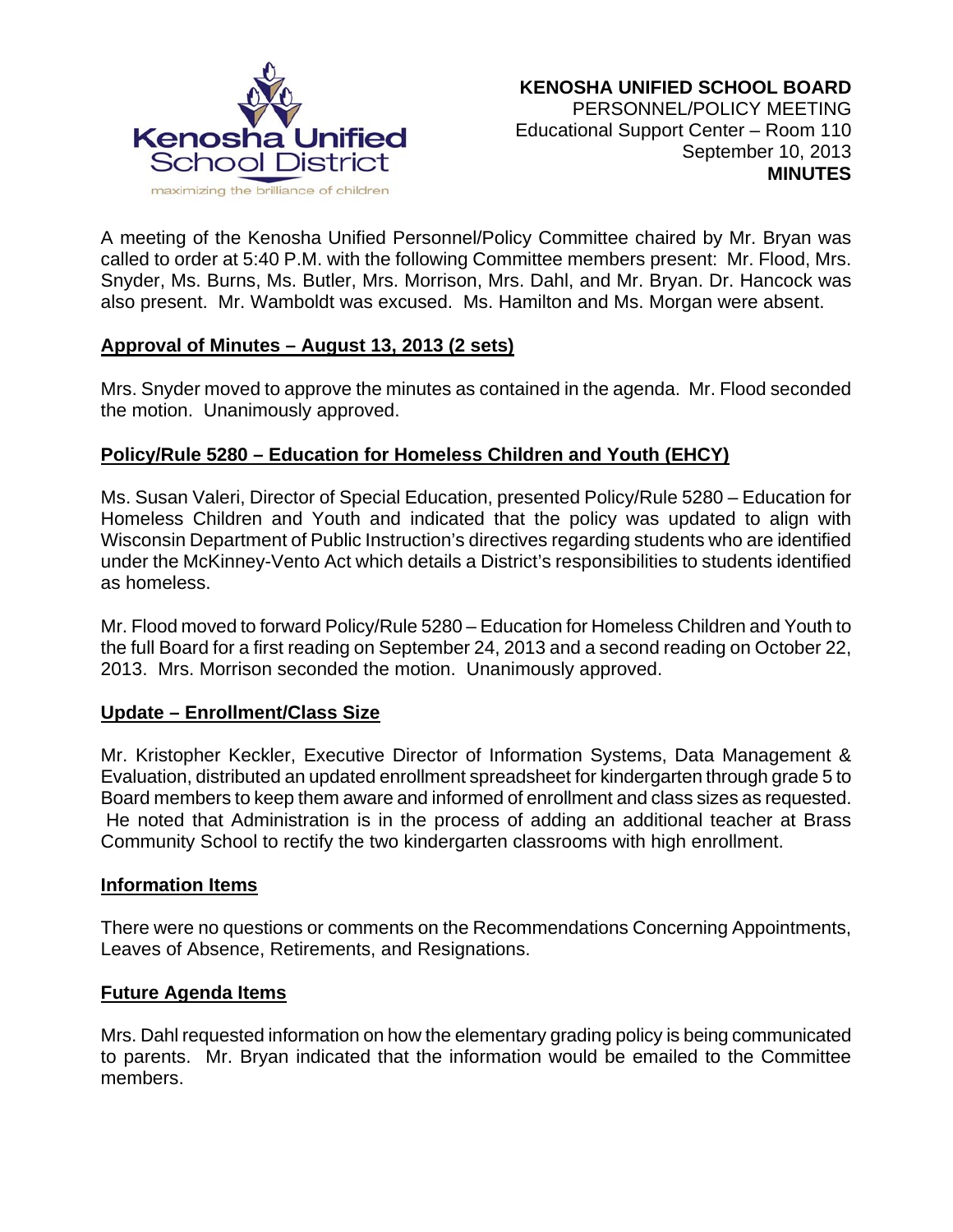Meeting adjourned at 5:46 P.M.

Stacy Schroeder Busby School Board Secretary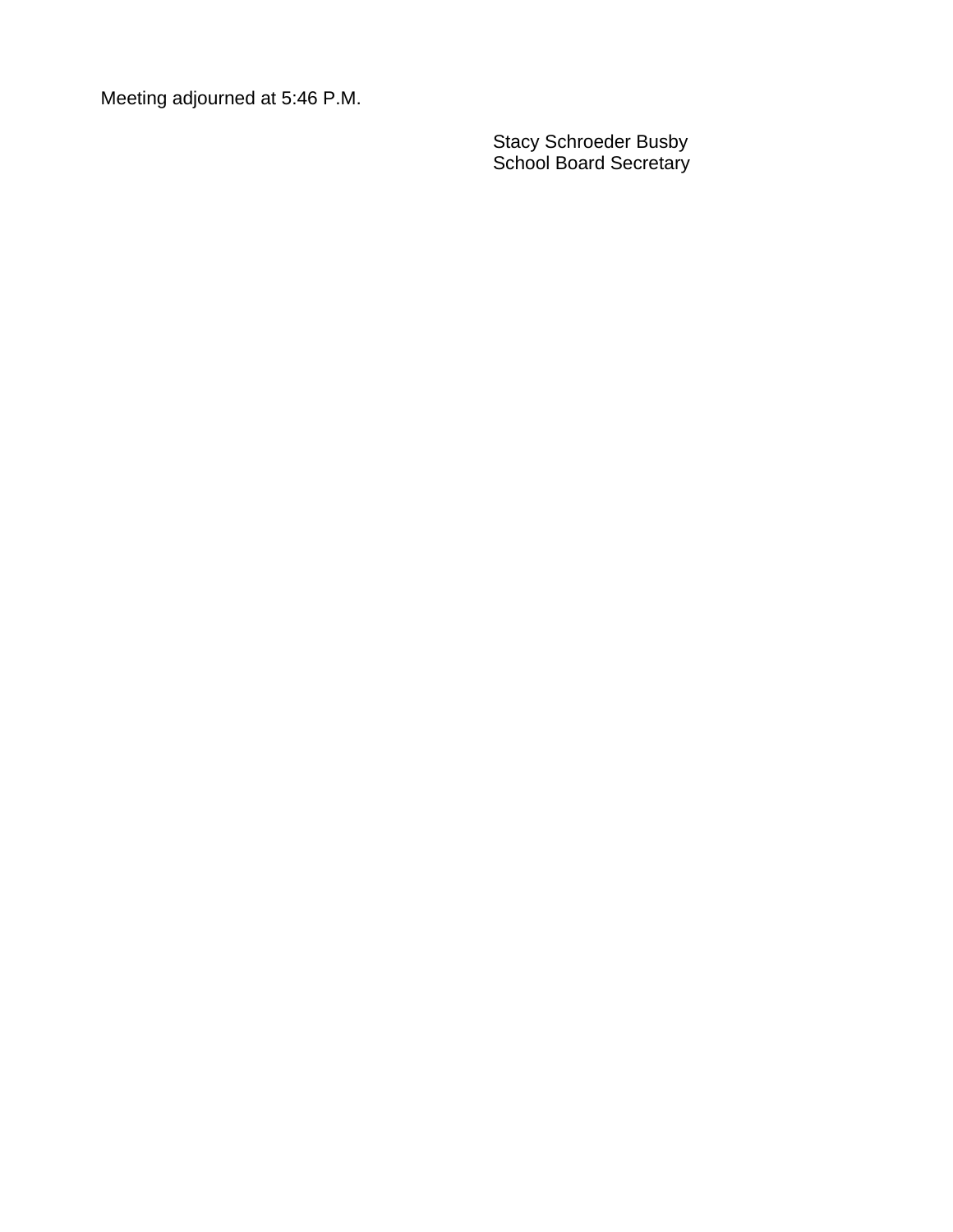

A meeting of the Kenosha Unified Audit/Budget/Finance Committee chaired by Mrs. Taube was called to order at 5:52 P.M. with the following Committee members present: Mr. Nuzzo, Mr. Bryan, Mr. Aceto, Ms. Dawson, Mr. Holdorf, and Mrs. Taube. Dr. Hancock was also present. Mr. Kent and Mr. Coleman were excused. Ms. Butts was absent.

# **Approval of Minutes – August 13, 2013 (4 sets)**

Mr. Bryan moved to approve the minutes as contained in the agenda. Mr. Nuzzo seconded the motion. Unanimously approved.

# **Information Items**

Mr. Tarik Hamdan, Interim Chief Financial Officer, introduced the Monthly Financial Statements and noted that the statements were marked "preliminary" due to the fact that they have not been certified by the auditors, but that he did not anticipate any changes. He indicated that analyzing factors which impact the results of each fiscal year is important and would be helpful in understanding the outcome. He gave a PowerPoint presentation which noted: 1) the \$6.8 million deficit in fiscal year 2010-2011(Year of the Deficit) resulting primarily from staffing issues, 2) the corrective actions which were taken in fiscal year 2011-2012 (Year of the Crisis), and 3) the cautious approach to rebuilding staff, restoring the fund balance, and improving the credit rating in fiscal year 2012-2013 (Year of Recovery) which resulted in an unanticipated variance. Mr. Hamdan also distributed and presented a 10-year fund balance history chart. Mrs. Taube requested that the copies of the PowerPoint presentation and handouts be sent electronically to the Board and Committee members.

Mr. Hamdan presented the 2013 Public Hearing on Budget/Annual Meeting of Electors Published Notice as contained in the agenda and noted that the meeting will be at 7:00 P.M. on September 12<sup>th</sup> at Mahone Middle School.

Mr. Hamdan presented the Moody's Investors Service rating issuance document and noted an A1 stable outlook rating for the District. He explained that the rating could go up with the restoration of balanced operations, increased reserve and liquidity levels, the strengthening of residential income indices. He also cautioned that the rating could go down with operating deficits leading to further deterioration of General Fund reserves, substantial tax base deterioration, enrollment declines, and/or weakening of the District's resident income indices.

# **Future Agenda Items**

Ms. Stevens indicated that she would like a special meeting of the Board to be held jointly with the Committee after the third Friday count to receive an update on the budget.